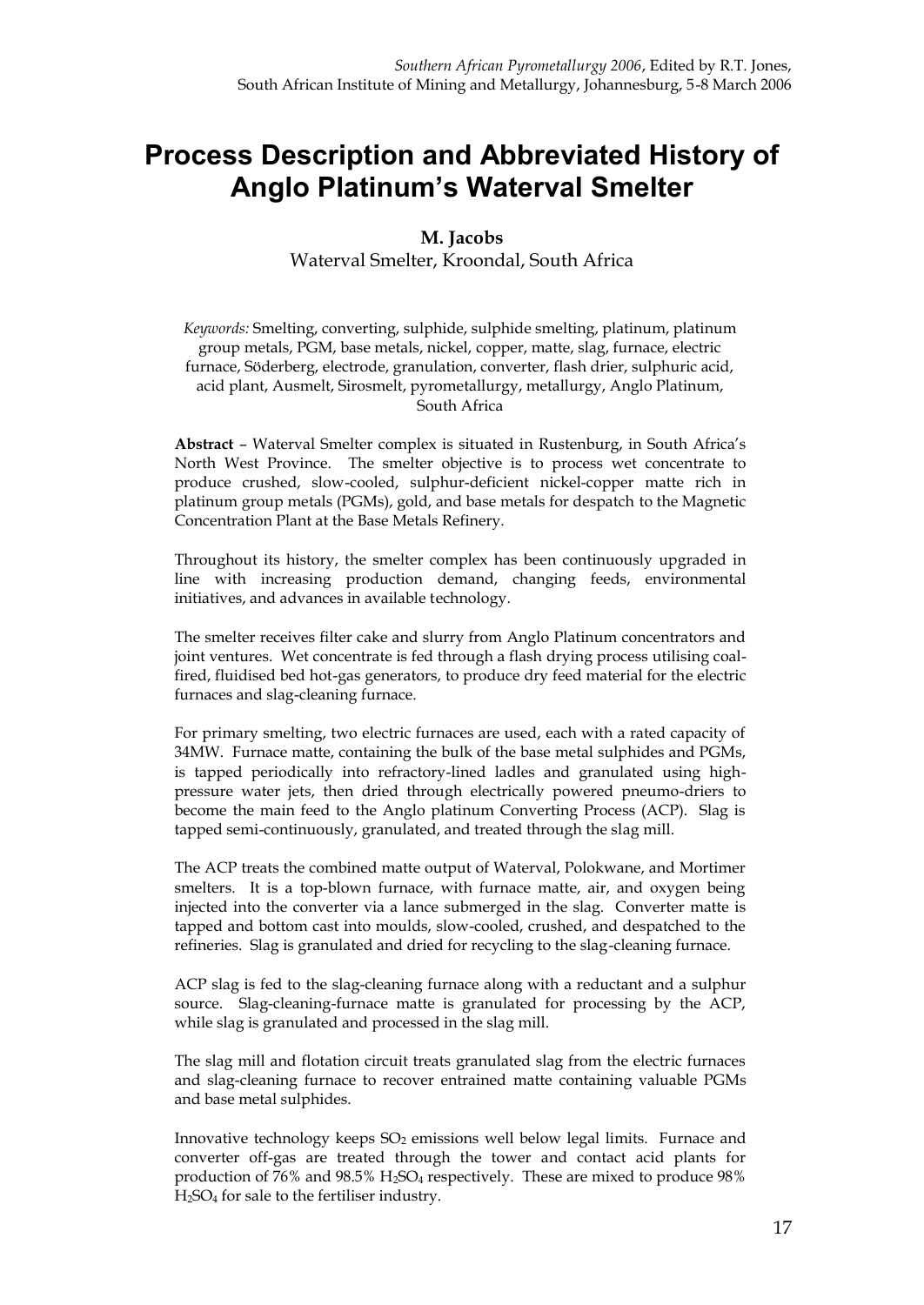#### **INTRODUCTION**

Anglo Platinum is the world's leading primary producer of platinum. The group owns and operates various mines and concentrators in South Africa, as well as three Smelters, a Base Metals Refinery and a Precious Metals Refinery. The company is also involved in several joint ventures and empowerment initiatives.

Mining operations in the Limpopo and North West Provinces exploit the Bushveld Complex, the largest known layered igneous complex of its type in the world, extending over 65 000km² and reaching a depth of 7km**1**. On the eastern and western limbs of the complex, PGMs are extracted from two stratiform deposits, known as the Merensky and UG2 reefs. On the northern limb, the Plat reef, substantially thicker than the Merensky and UG2 reefs, is exploited.

### **The Anglo Platinum Process Route**

Ore from mining operations reaches the various concentrators at a platinum head grade of  $\sim$ 3 g/t, while metallics are sent directly to the Precious Metals Refinery (PMR). The ores undergo crushing, milling, and separation by sulphide flotation, to concentrate the base metals sulphides and the associated platinum group metal (PGM) content.

Concentrate, containing 35-110 g/t platinum, is transported by road to one of the three smelters (Polokwane, Mortimer, or Waterval) where it is dried, then melted down in electric furnaces. Granulated slag (comprising gangue material from the melt) is discarded, sold, or re-circulated to the concentrators.

Granulated or crushed matte from the electric furnaces is sent to the Anglo Converting Process (ACP) at the Waterval Smelter complex, where excess iron sulphide is removed.

The converter matte product, containing 1000-1800 g/t platinum, is bottom cast, slow cooled, crushed, and sent to the Magnetic Concentration Plant at the Rustenburg Base Metals Refinery (RBMR).

Here, the magnetic PGM-containing fraction is removed and sent to the PMR, while the remaining material is treated at the RBMR to recover nickel, copper, and cobalt. At the PMR, the PGMs are separated and refined to produce pure metals. The PMR currently produces platinum at 'four nines fine' *i.e.* better than 99.99% pure.

### **The History of Waterval Smelter**

In 1924, Andries Lombaard found evidence of platinum on the farm Maandagshoek, initiating explorations leading to the now famous discoveries by geologist Hans Merensky. Thirteen years later, Klipfontein Smelter, a small blast furnace and converting unit became the first platinum smelting operation in the area.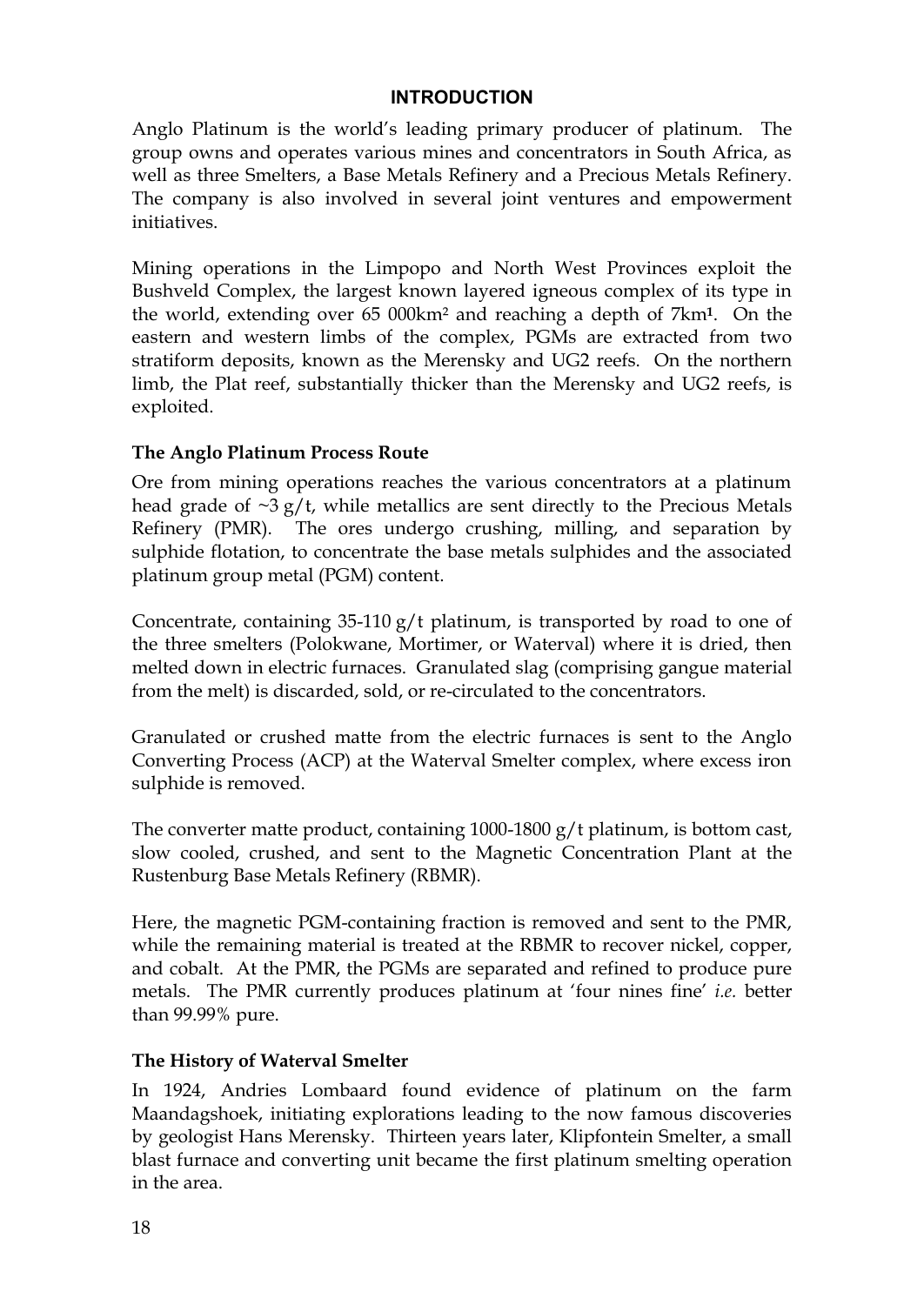With electric smelting approved in 1967, development started on the present Waterval Smelter site. The first 19.5 MVA (18 MW) Elkem electric furnace was commissioned in 1969, closely followed by a second of identical design. Four 6.1 m Peirce-Smith converters were used for removal of iron sulphide**2,3**. A contact acid plant was commissioned in 1976 to reduce the emission of sulphur dioxide  $(SO<sub>2</sub>)$  to the atmosphere.

In order to take advantage of new opportunities, extensive upgrades took place during the 1990s. This included commissioning of flash driers, pneumatic feed systems, and a concentrate silo, to replace the rotary driers and pellet feed systems; as well as upgrading both furnaces to 34 MW, and commissioning ceramic filter units to remove dust from off-gas streams.

In 2002, the ACP converter and new acid plant were commissioned and rampup got underway. The Slag Cleaning Furnace followed in 2003, to treat the converter slag. In 2004, ACP took over the full converting load for all of Anglo Platinum. Construction started on Phase B, expanding converting capacity and providing backup in the form of a second converter. The Acid Plant Rectification project started in 2005, including modification of both the Tower and Contact Plants.

# **CURRENT WATERVAL SMELTER OPERATIONS**

The smelter objective is to process wet concentrate to produce crushed, slowcooled, sulphur-deficient nickel-copper matte rich in platinum group metals, gold, and base metals for despatch to the Magnetic Concentration Plant at the Base Metals Refinery.



**Figure 1:** Simplified Smelter Process Flow Schematic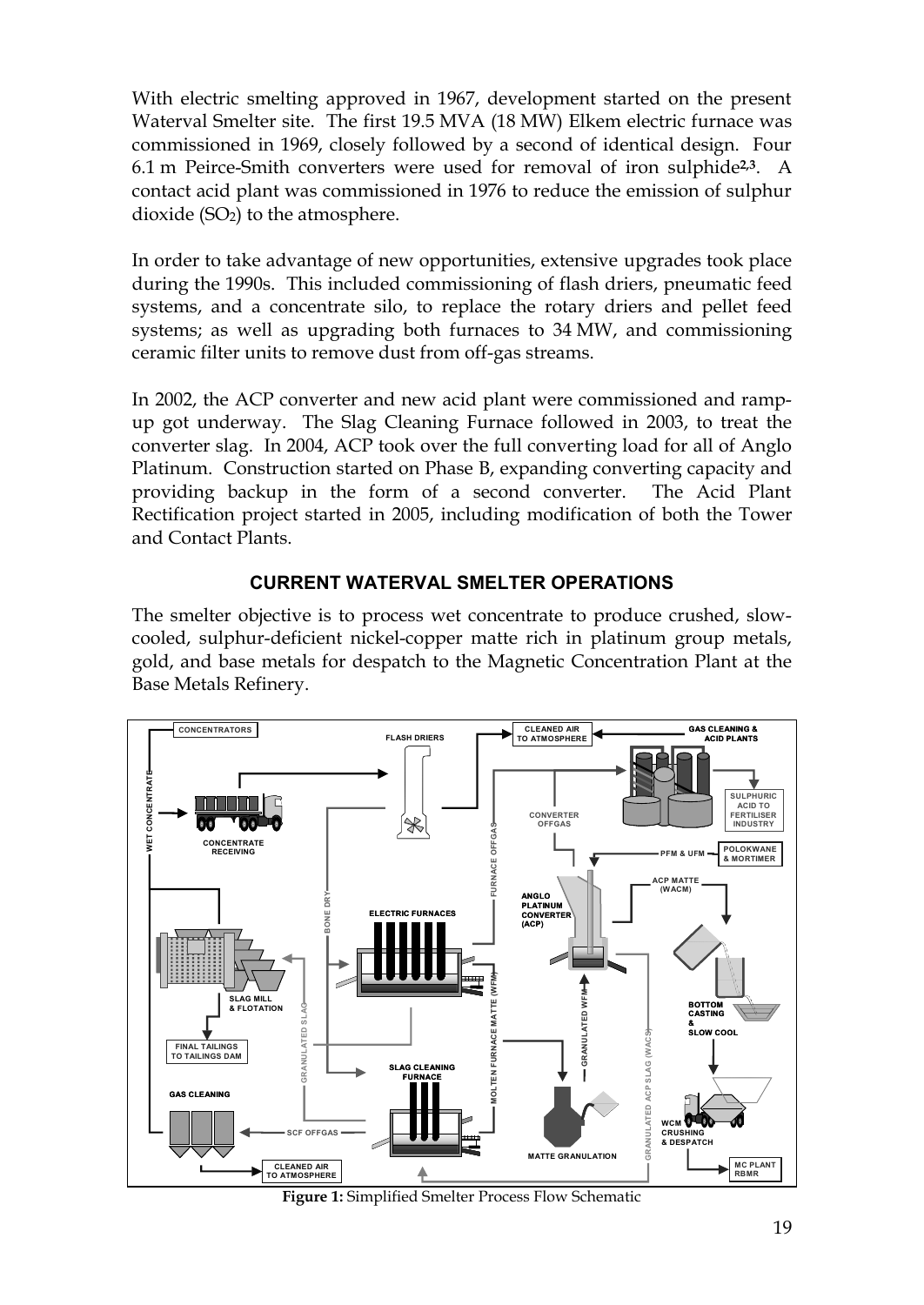Wet concentrate is dried, then melted in electric furnaces, and excess iron sulphides are removed in the ACP converter. A slag-cleaning furnace treats gangue from the converter, while a slag milling and flotation circuit treats the slag from the electric furnaces.

The concentrate handling section currently treats around 72 000 t of wet concentrate per month. The electric furnaces smelt between 42 000 and 60 000 t of new concentrate per month (excluding recycle streams), while the converting section treats upward of 14 000 t of furnace matte per month. The slag-cleaning furnace is in an optimisation phase, and is currently treating upward of 6 000 t of ACP slag per month.

# **Concentrate Drying**

Wet concentrate with an average moisture content of 16-17% by mass is delivered by road in flexi-side tippers or containers, and offloaded in the concentrate-receiving shed. Slurries with a solids content of 50-60% are pumped or delivered by tanker to the Waterval Complex Concentrate Handling plant (WCCH) for dewatering.

Slurries are dewatered in one of four Larox filter presses, and the filter cake is transferred to the concentrate shed via conveyor, with a moisture content of less than 12% by mass. Water is sent to the effluent thickeners.

In the flash drying process, moisture is removed from the wet concentrate, producing a dry furnace feedstock  $(50.5\% \text{ H}_2\text{O})$ . The energy for the process is provided by burning coal in a fluidised bed (silica sand) combustor known as a hot gas generator (HGG).

There are four flash driers at the Smelter. Flash Drier 1, with total rated drying capacity of 3 875 kg/h water evaporation**4**, is kept as a standby unit, while the other units are normally in production on a 24-hour basis. Flash 2 & 3, identical in design, are rated at 8 265 kg/h, and Flash 4 is designed for 12 000 kg/h. The feed-rate is controlled by energy loading, and depends on the moisture content of the incoming feed. Typical feed-rates are 35-40 t/h for Flash Driers 2 and 3, and 35-58 t/h for Flash Drier 4.

Wet concentrate from the shed is conveyed to the back mixer, which breaks up incoming material while blending it with dry material recycled from primary cyclone underflow. The back mixer discharges to the disintegrator, where the impeller blades break up lumps, and mix concentrate with hot gas supplied from the HGG via refractory lined ducting. The hot gas evaporates the water, and the resulting stream is carried up the 40 m drying column by the vacuumdriven air movement.

At the top of the column, the bulk of the dry concentrate (~90%) is separated from the gas stream by means of a parallel arrangement of primary cyclones. Flash Driers 2 and 3 each have two primary cyclones operating in parallel, and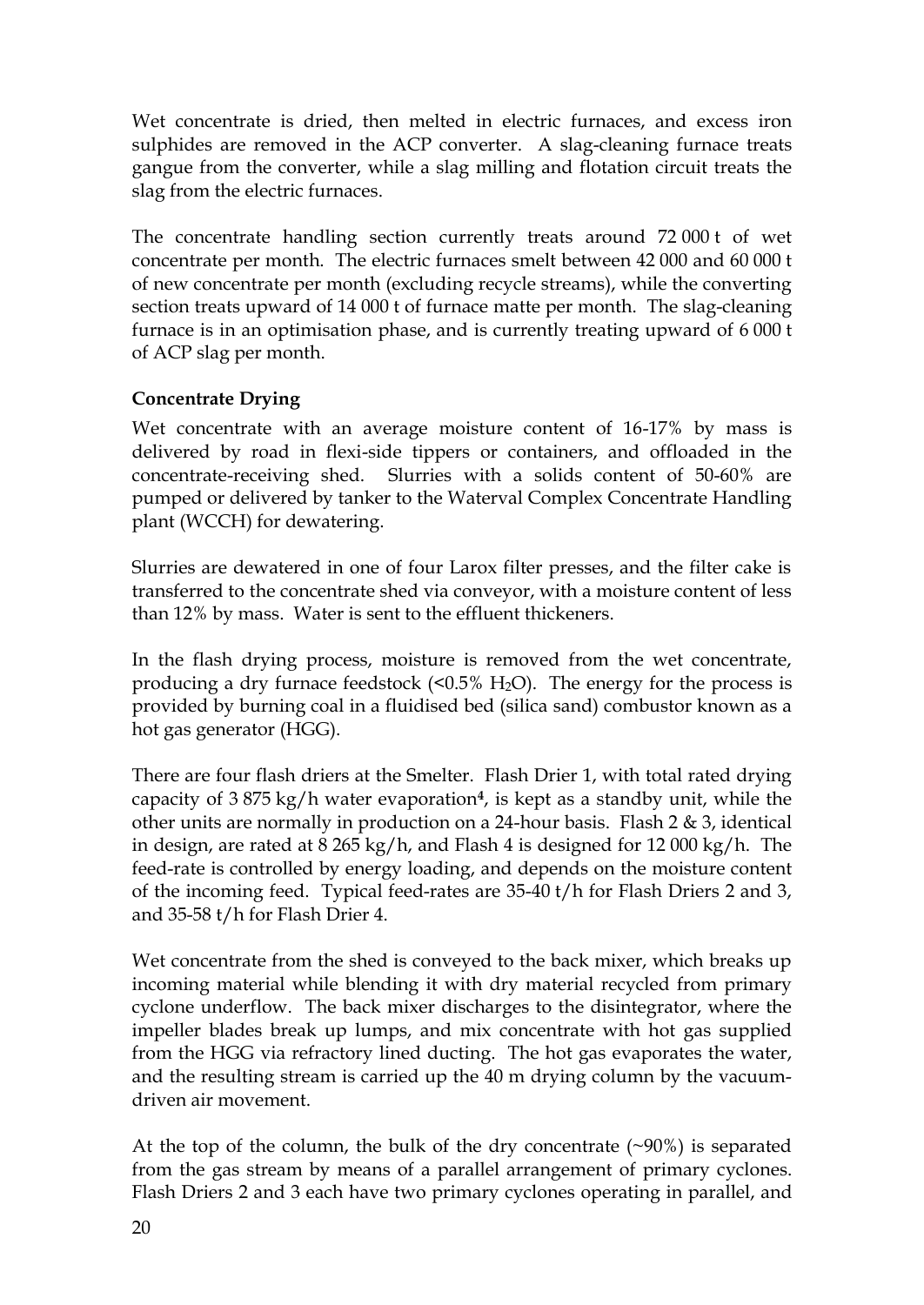Flash Drier 4 has three. At each flash drier, the underflow of one primary cyclone is fed to a diverter, where a portion of the material may be fed to the back mixer. Exhaust gas from the primary cyclones is passed through a multiclone, consisting of 96 small cyclone nozzles, where another 5% of the concentrate is removed. Overflow from the multi-clone passes through the dedicated four-unit bag-houses that remove the remaining particulates. Finally, cleaned gas is vented to the atmosphere via the flash drier stacks.

The underflow material from all primary cyclones, multi-clones, and baghouses is fed to the product bin at each flash drier. FD2 and FD3 have 250 t product bins, and FD4 has a 500 t bin. From the product bins, dry concentrate is pneumatically transferred to the 2500 t silo. Concentrate is mixed with limestone from the lime silo, and the final blend is pneumatically transferred to the feed bins at the electric furnaces. Flash Drier 4 has the option to transfer directly from the product bin to any of the three furnaces (without flux addition). This facility is used mainly to deliver concentrate to the slag-cleaning furnace (SCF) as a sulphur source.

## **Primary Smelting**

The two electric furnaces are of Hatch design, with a rated transformer capacity of 39 MVA (34 MW maximum or 30 MW nominal design), and a design operating factor of 90%. The rectangular furnaces have internal dimensions of  $8.0 \times 25.8$  m, and the calculated power flux at nominal design is  $146 \text{ kW/m}^2$ . The shell is constructed from refractory bricks held together by a precisiondesigned tension system. The refractory linings are zoned, with chromemagnesia bricks and ramming in the hearth (matte contact zone), magnesia in the side and end walls, with water-cooled copper plates in the slag-contact zone, and super-duty alumino-silicate bricks in the upper wall (freeboard) and roof.

Incoming electrical power at 88 kV is stepped down to 6.6 kV by five 20 MVA transformers. This is then further stepped down to operating voltage by the six secondary 6.5 MVA transformers on each furnace, with on-load tap changers for 17 taps, giving a voltage range of 100-200 V in the star connection, and 170- 350 V in the delta connection. The maximum current per phase (electrode pair) is 32 kA. Each furnace accommodates six 1.250 m diameter Söderberg electrodes. The electrodes are continuous, and new segments are welded on at the top of the casing when required, with paste being loaded into the electrode column on a daily basis in 300 kg blocks.

Blended concentrate is roof-fed to the furnaces via air slides to either side of the electrodes. ACP slag (also known as WACS, for Waterval ACP Converter Slag), reverts, and other materials can be batch fed to the furnace, through charge ports in the sides of the furnace roof, using the old pellet conveying system. Concentrate is melted by energy generated in the furnace when electrical current passes through the electrodes and the resistive slag layer. The lime blended with the concentrate acts as a flux, aiding formation of a fluid slag at normal operating temperatures.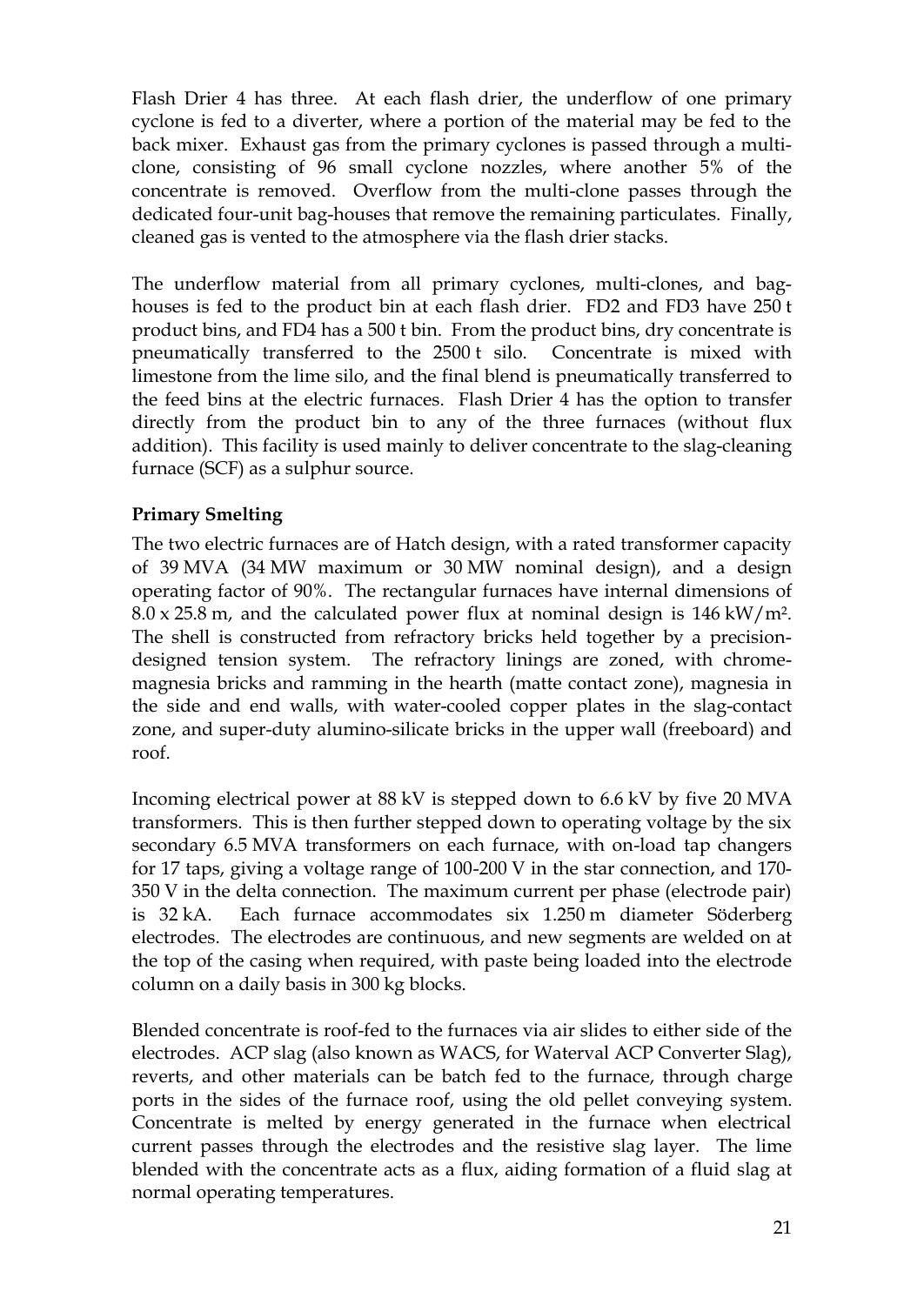During primary smelting, dry concentrate melts to form two immiscible liquid phases. The matte, containing most of the base metal sulphides and PGMs, is denser than the slag and settles naturally to the bottom of the furnace, while the slag layer, containing most of the oxides, floats on top.

The furnaces normally operate with a layer of non-molten concentrate (black top) on top of the molten bath. The temperature differential between the matte and slag (usually 100ºC) is regulated by the electrode position, slag depth, and applied voltage. The concentrate throughput and furnace power level depend on the composition of the blended feed, which determines both the amount of fluxing required and the specific smelting energy requirement of the feed. The feed-rate may vary from 25 t/h to 54 t/h.

Furnace matte is tapped periodically into 18 t refractory-lined ladles that are transported by overhead crane to the granulation station. Slag is tapped almost continuously through water-cooled copper blocks. The slag is granulated using a high-flow water stream, and is fed to the slag milling plant for recovery of PGMs, nickel, copper, and cobalt.

Off-gas is ducted to the ceramic filters to remove entrained dust. This dust is returned to the furnaces. There are 12 ceramic modules (6 per furnace), each containing 864 candles. The gas is then ducted to the Tower Plant via the gas conditioning section.

# **Matte Granulation and Drying**

Waterval furnace matte (WFM) is tapped into matte ladles and transported by crane to one of two granulation stations. The ladle is placed on a hydraulically driven tilter that pours the matte into a granulation launder at a predetermined rate. The launder discharges above a stream of granulating water that shearquenches the matte, forming fine particles suitable for dry feeding into the ACP converter.

The resulting slurry is pumped to one of four dewatering bins, fitted with slotted screens. Once a particle filter has formed on the screens, the bin is gravity dewatered before being discharged onto a conveyor at a target moisture level of less than 10% by mass. Damp matte is conveyed to the pneumo driers, where it is dried to less than  $0.5\%$  H<sub>2</sub>O by means of hot air (350 $^{\circ}$ C) that serves to both dry and pneumatically lift the material for discharge into a 3 000 t silo ahead of the ACP converter.

Hot air for drying is generated by forced drafting of ambient air through banks of electrical heating elements. The humid air and dried matte is discharged into a knockout pot where the bulk of the material drops down. The air and remaining entrained fines are drafted to a bag house. The bag house returns the fines to the silo, while the cleaned air is vented to the atmosphere.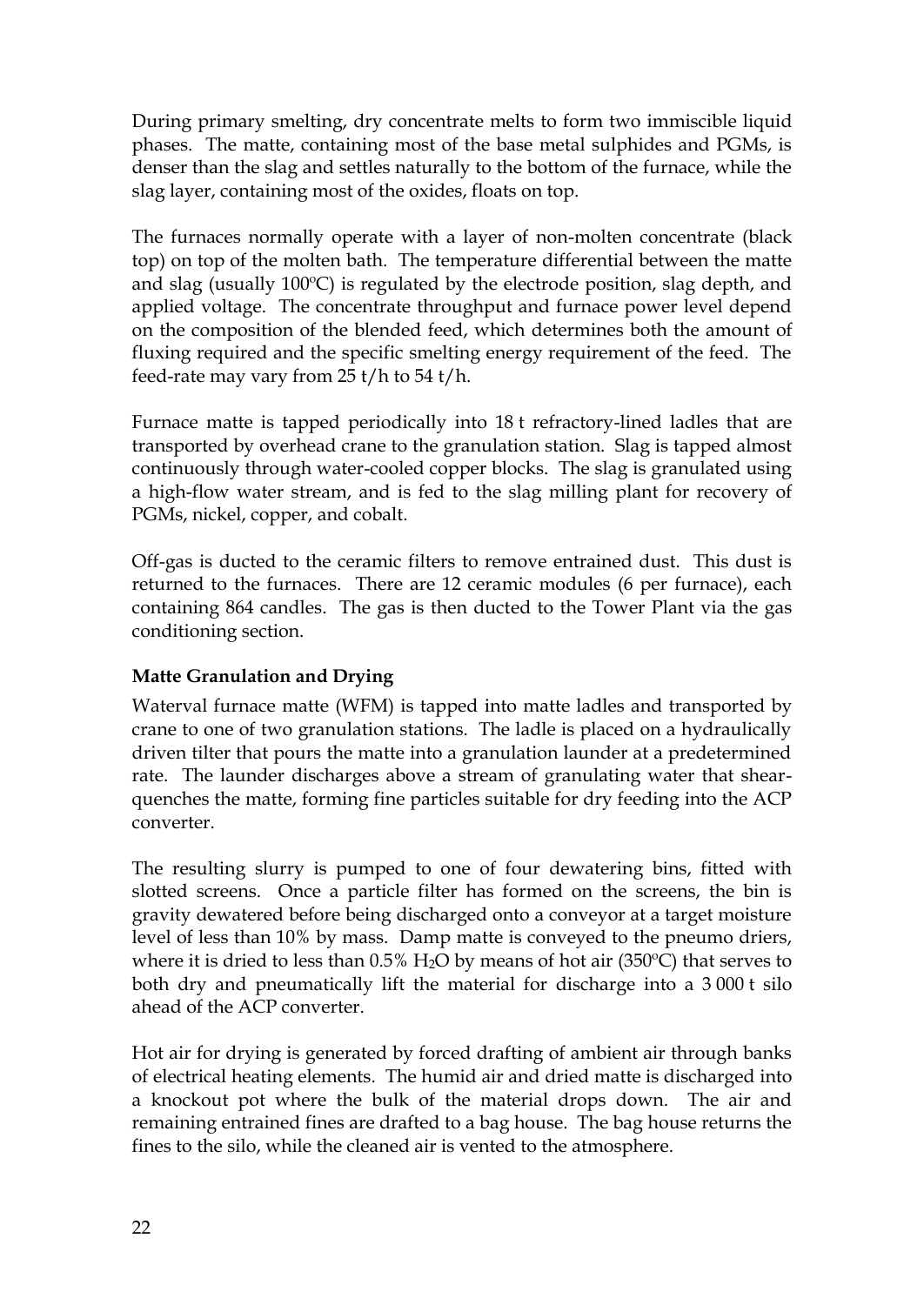## **ACP Converter**

The converter is a top-blown furnace, using Sirosmelt submerged-lance injection technology from Ausmelt, modified for the specific application. Hatch copper-cooling technology in the 4 m high crucible, and Foster-Wheeler highpressure membrane coolers in the upper parts of the furnace, helps maximize campaign life.

A mixture of granulated Waterval Furnace Matte and SCF Matte and crushed Polokwane Furnace Matte and Union Furnace Matte is fed continuously through the lance, which is submerged in the slag layer. Air and oxygen are also injected into the slag via the lance, where they react with the furnace matte at high temperature. The bath temperature in the converter is controlled at 1300ºC, with most of the energy supplied by the reactions. Additional energy can be supplied by burning coal, which is added via the lance or a feed port in the roof.

Oxidation of iron sulphide converts the matte from 40% to approximately 3.5% iron. Silica flux is injected through the lance to encourage the formation of a fayalitic slag.

Converter matte is tapped in batches into matte ladles that are positioned under the matte tap-hole launders, using a matte trolley. Once the tap is complete, the trolley is moved into the slow-cooling aisle where a crane lifts and moves the ladle to one of 108 moulds. The matte is then poured, using the crane, into a bottom-cast ladle that cascades into the designated mould.

The converter slag (Waterval ACP Converter Slag, or WACS) is tapped in batches and granulated with water. The granulated slag is then pumped into one of three dewatering bins after which it follows a similar dewatering and drying process to the furnace matte, before being discharged into the WACS silo as feed stock for the slag-cleaning furnace.

Off-gas from the converters is cooled in the water-cooled membrane wall uptake and an evaporative spray cooler. The off-gas is scrubbed prior to feeding the contact acid plant.

The converter currently treats upward of 14 000 t of furnace matte per month, the bulk of the material produced by the Waterval electric furnaces with the remainder coming from Polokwane and Mortimer Smelters.

Although the full output of all three smelters can be processed through a single converter, a second is currently under commissioning. This unit will serve as a backup, as well as expanding converting capacity to cater for future growth.

### **Slow Cooling**

Converter matte is bottom cast into one of 108 refractory-lined moulds in the ACP slow-cooling aisle. Each mould is capable of holding 12 t of material, and is covered with an insulating lid. This slows down the cooling of the matte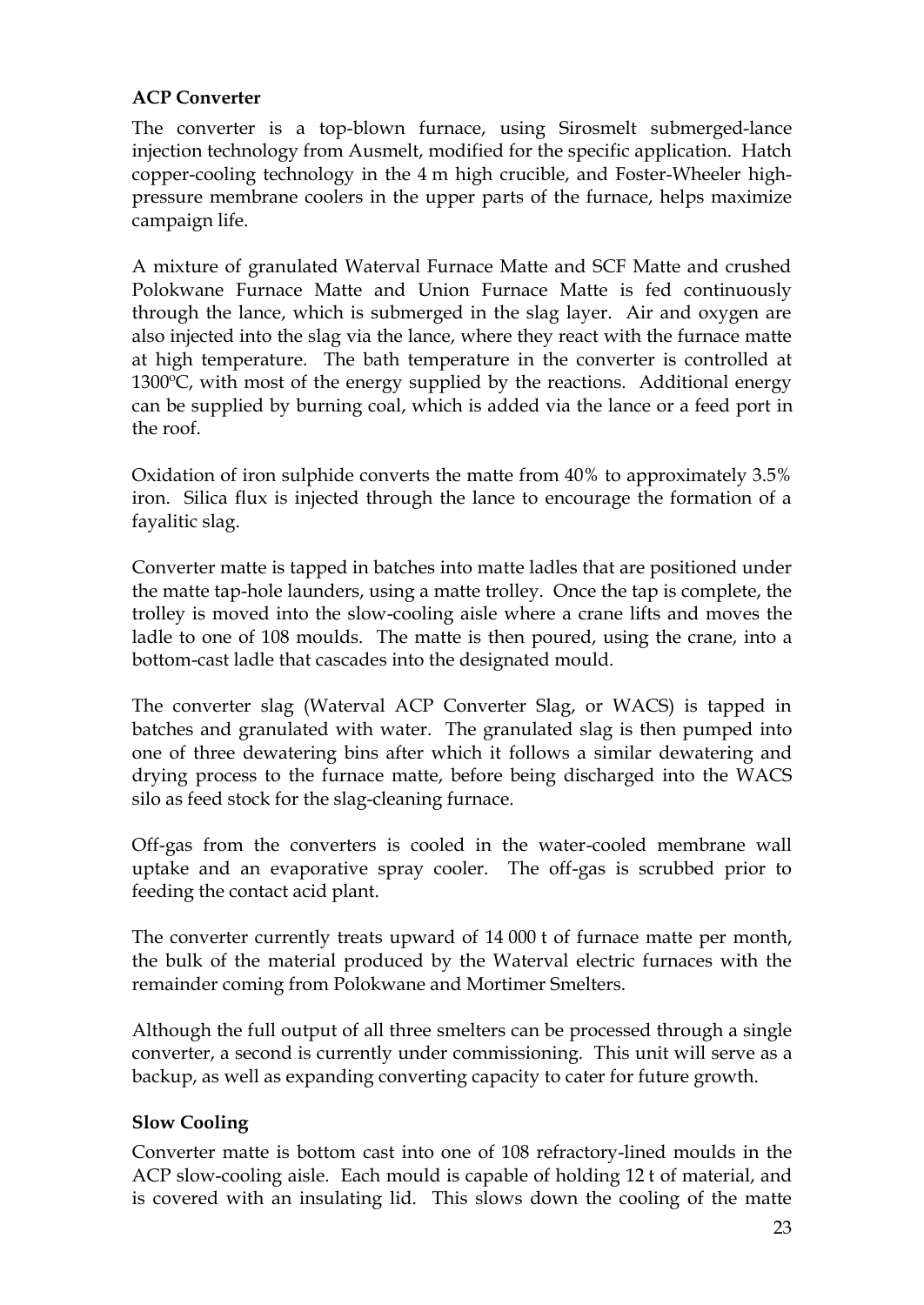significantly, allowing enough time to elapse in the critical temperature ranges for fractional crystallisation to take place. During the process, metal alloy crystallises out as a distinct phase, forming magnetic platelets that contain the bulk of the PGMs.

After removal from the moulds, the converter matte (WACM) ingots are broken up using a pingon, then crushed through a jaw and cone crusher to produce a product suitable for further treatment at the MC Plant. After crushing and milling, the platelets can be removed from the bulk of the material by magnetic separation in the MC plant.

# **Slag Cleaning**

The slag-cleaning furnace (SCF) is a 12 m-diameter round furnace, designed by Pyromet, rated at 30 MVA (23 MW). Three Söderberg electrodes, each 1 400 mm in diameter, deliver power into the bath at currents up to 80 kA. The high currents are required due to the high conductivity of the slag. The resulting high slag temperatures led to the design choice of water-cooled copper sidewalls in the form of Pyromet Maxicoolers. This maximises energy removal, and eliminates the need for annual refractory repairs.

The hearth and matte areas are bricked with chrome-magnesia refractory bricks. The furnace has a flat roof constructed of super-duty alumino-silicate bricks suspended from a steel grid by means of metal anchors.

WACS is stored in a 4 500 t silo, and is transported via conveyor to one of four feed bins above the furnace roof. Two concentrate feed bins are filled pneumatically from the concentrate silo or directly from the Flash Drier 4 product bin. The remaining feed bin is filled via conveyor with a mixture of silica and reductant (typically coke) at a pre-determined ratio. From each bin, a screw conveyor supplies material to the vibrating feeder that gravity feeds the furnace via a knife gate valve that seals the furnace feed port when no feeding is taking place.

Because WACS is highly oxidised, reductant addition is needed to reduce the metal oxides to metal. In addition, a sulphur source is needed to form metal sulphides, in order to collect the metal in a matte phase. This is achieved by the addition of either concentrate or furnace matte. The latter can be added as crushed or granulated material through the dry feed system or as molten matte from the six-in-line furnaces through a charge port near the roof of the slagcleaning furnace. Silica is added to the furnace to modify the slag properties, significantly reducing the electrical conductivity of the slag so that acceptable electrode immersion can be achieved.

A combination of WACS, concentrate, reverts, silica, and coke is roof-fed to the furnace; the feed ratios calculated to maximize metal recoveries. All the concentrate, coke, and silica, as well as the bulk of the WACS is fed into the delta section of the furnace, while additional WACS can be charged via six feed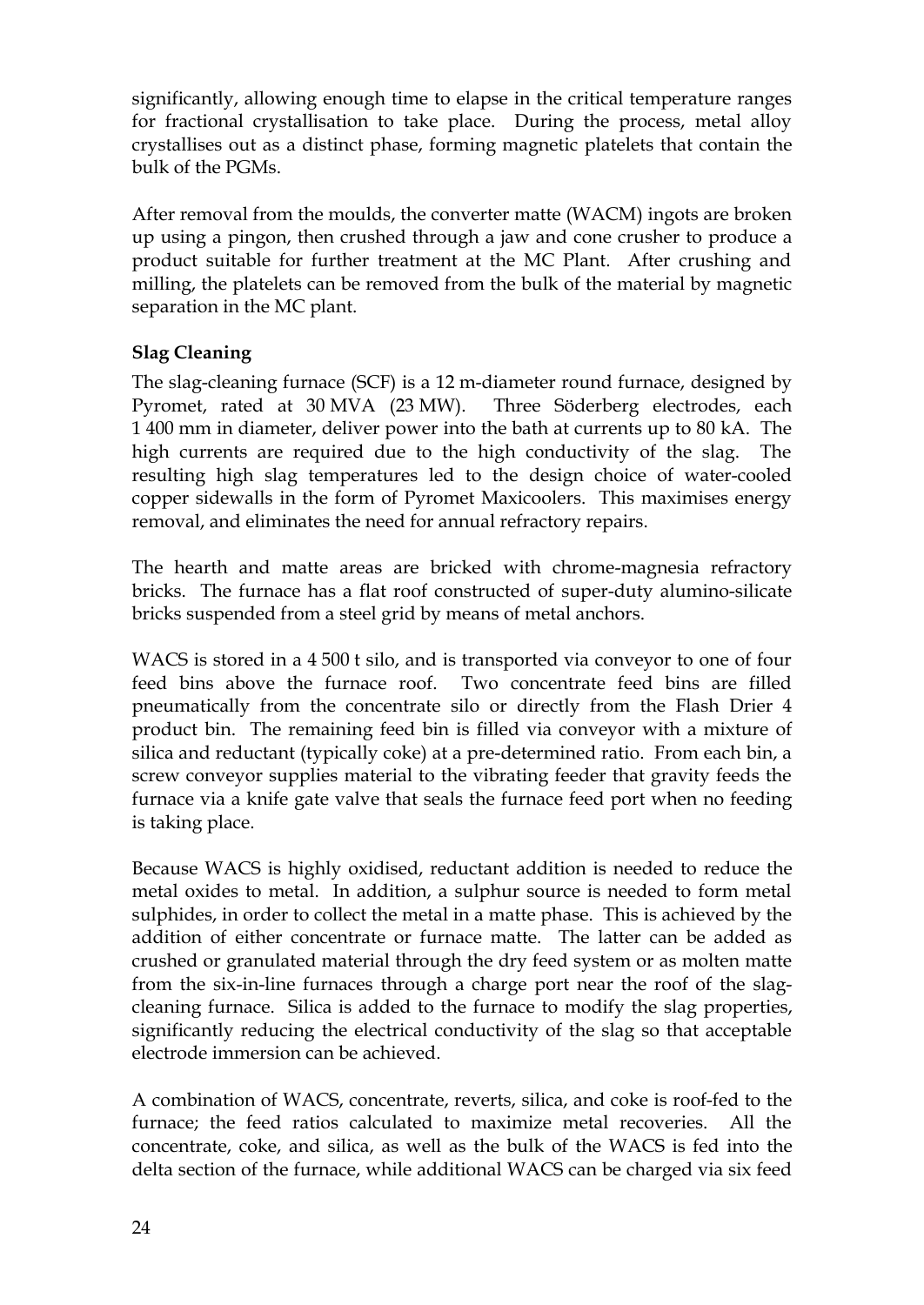ports distributed on the furnace circumference to help maintain wall temperature and freeze-lining thickness.

Matte is tapped batch-wise, as required, through two tap holes situated on the north side of the furnace, and slag through two tap holes situated on the south side. Matte is sent to the granulation section to be processed by the ACP, and slag is granulated and processed further in the slag mill.

The off-gas, carrying dust and  $SO<sub>2</sub>$ , is treated in the gas cleaning plant. The plant consists of three towers that scrub out the particulates and  $SO<sub>2</sub>$  using a caustic solution.

The first tower, commonly referred to as the quench tower, reduces the gas temperature to 80ºC as well as removing most of the solids. A venturi valve is situated in the duct between the quench tower and the venturi tower. This assists in controlling the pressure drop across the two towers thus ensuring good contact between the caustic solution and the gas, assisting formation of a weak sulphuric acid solution.

The sulphuric acid then reacts with the sodium hydroxide in solution to form sodium sulphite, which readily oxidises to sodium sulphate, generating sulphuric acid in the process.

The final tower, known as the alkali tower, scrubs out the remaining  $SO<sub>2</sub>$  and particulate matter, ensuring 96% efficiency across the plant. The slurry consisting of dust, sodium salts, and weak sulphuric acid, flows counter current to the gas stream in a series of underflow settlers below each tower, before finally being sent to the flue-dust thickener via the acid neutralisation section.

# **Slag Milling**

The granulated six-in-line and SCF slag are separated from the bulk of the granulating water by rake classifiers. Classifier product is conveyed to the horizontal dewatering screens, and the dewatered slag stored in the slag mill silo, while classifier overflows are pumped to dedicated thickeners for further treatment.

Slag is fed from the silo to a ball mill with a closed-circuit cyclone to achieve a tank cell flotation feed with a particle size of 60 to 75% passing 75 μm. The design mill feed rate is 100 t/h, resulting in a residence time of approximately 13 minutes in the flotation circuit. The current feed rate varies from 60 to 70 t/h.

The flotation circuit is currently in an optimization phase, after installation of new equipment.

The circuit consists of two  $30 \text{ m}^3$  cascading Outokumpu tank cells, followed by 14 flotation cells, currently functioning as a single rougher bank. Concentrate is pulled from each of the two tank cells and every flotation cell, then sent to the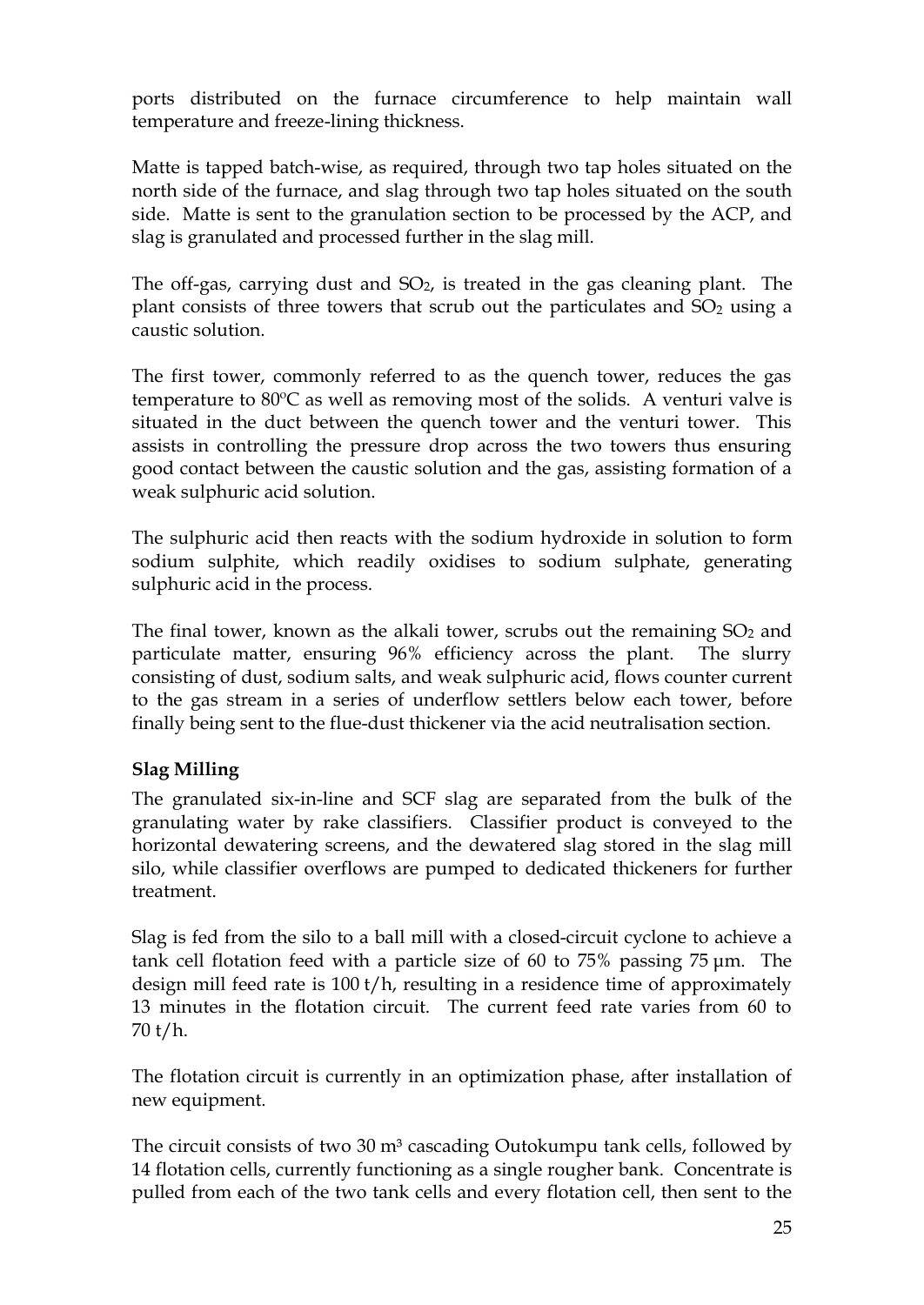flue dust thickener. Tailings from the flotation cells are pumped to a tailings dam.

The underflow from the flue dust thickener is pumped to the dedicated highrate thickener. The underflow from this thickener is filtered on a horizontal belt filter. The belt filter discharges its filter cake directly into the concentrate shed.

# **Acid Plant**

Originally, a Lockwood-Greene-Petersen combined conventional contact plant and Peterson-Fattinger system (Tower plant) was installed to treat both converter and six-in-line furnace off-gas. The contact plant has recently been upgraded to a Monsanto Enviro-Chem double-contact-double-absorption acid plant, and the section is currently being optimized.

# *Contact Plant*

The high  $SO<sub>2</sub>$  strength converter off-gas is passed through a gas cleaning section consisting of a pre-quench and post-quench tower, followed by a jet scrubber and finally three electrostatic mist precipitators operating in parallel. This cools the gas down to around 30ºC and removes most of the entrained solids from the stream.

The main acid-plant blower drafts the gas through the gas conditioning section, where it is diluted with air or electric furnace off-gas to around  $10\%$  SO<sub>2</sub>. The diluted gas stream is then contacted with  $65\%$  H<sub>2</sub>SO<sub>4</sub> in the pre-drying tower, to reduce the moisture content to approximately 1% by volume. The partially dried stream is contacted with  $96\%$  H<sub>2</sub>SO<sub>4</sub> in the post-drying tower to reduce the moisture content to  $\langle 77 \rangle$  / Am<sup>3</sup>, then passed through a set of demister pads to remove any entrained acid droplets.

The gas stream exits the blower under pressure, at a temperature of 120-140ºC. The feed gas is heated in the cold heat exchanger by indirect contact with gas exiting the fourth pass of the converter, then passes through the hot heat exchanger, where the heating medium is gas moving from the first to the second pass of the converter. This heats the feed gas to approximately 420ºC, before it moves into the first pass of the converter.

The converter consists of four packed beds (passes) of vanadium pentoxide  $(V<sub>2</sub>O<sub>5</sub>)$  catalyst. In the first pass, approximately 69% of the SO<sub>2</sub> is converted to SO3, raising the gas temperature to 614ºC**5**. The gas is cooled to 435ºC in the hot heat exchanger before entering the second pass. Here, further conversion raises the temperature to  $503^{\circ}$ C and the overall conversion to 92.8%. The gas leaving the second pass is again cooled to 435ºC, this time in the hot inter-pass heat exchanger, before entering the third catalyst pass. Here the further conversion of  $SO_2$  to  $SO_3$  raises the temperature to  $447^{\circ}$ C and the overall conversion to 97.2%.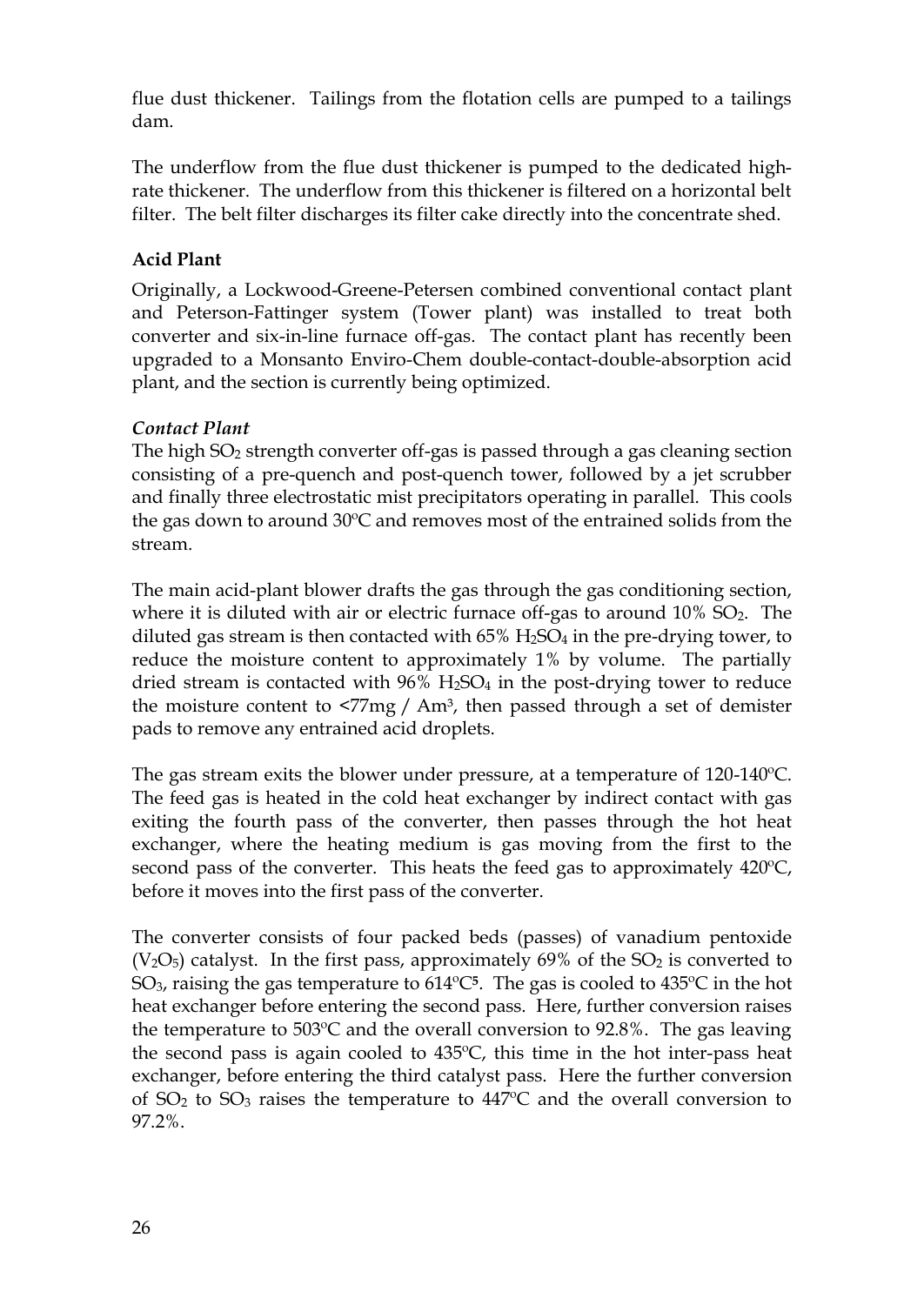At this stage, the high  $SO_3$ :  $SO_2$  ratio in the gas inhibits further conversion. The gas is therefore cooled in the cold inter-pass heat exchanger before entering the inter-pass absorption tower, where  $SO_3$  is absorbed in 98.5% H<sub>2</sub>SO<sub>4</sub>.

The gas leaving the tower is passed through a set of candle mist eliminators to reduce the acid mist content of the gases to  $\leq$ 35 mg / Am<sup>3</sup>, then reheated in the cold and hot inter-pass heat exchangers to 425ºC, before entering the fourth stage of the converter. Here, approximately  $97\%$  of the remaining  $SO_2$  is converted to SO3, bringing the overall conversion to approximately 99.91%.

The tail gas leaving the converter is cooled in the cold heat exchanger, and then further cooled in an air-cooled FAT to less than 200ºC, before entering the final absorption tower. Here, the gas is absorbed in  $98.5\%$  H<sub>2</sub>SO<sub>4</sub>, then passed through candle mist eliminators to remove entrained acid droplets. The final tail gas is vented to the atmosphere via the stack at  $\leq 100$  ppm SO<sub>2</sub>.

The concentration of  $96\%$  H<sub>2</sub>SO<sub>4</sub> in the post-drying tower acid circuit, and 98.5% in the inter-pass absorption tower circuit, is maintained by means of two cross-bleed streams between them and by the addition of tower plant acid at 70-  $76\%$  H<sub>2</sub>SO<sub>4</sub>, or alternatively potable water, to the acid circuit at the inter-pass absorption tower. The concentration of  $98.5\%$  H<sub>2</sub>SO<sub>4</sub> in the final absorption tower acid circuit is maintained by means of potable water addition.

Product acid from both absorption towers is cooled in Alfa Laval plate coolers. Acid generated in the final absorption tower is pumped to the inter-pass absorption tower circuit on a level control basis, while product acid at the interpass tower is removed to acid storage by level control to maintain the amount of acid in the circuit.

### *Tower Plant*

The tower plant is essentially a low  $SO<sub>2</sub>$  strength scrubbing plant that produces a low-strength sulphuric acid.

Electric furnace gas is drafted continuously through a dedicated gas cleaning plant at a strength of 0.5 to 1.9% SO2. The gas cleaning equipment is practically identical to the converter gas cleaning section described above, though with a slightly lower solids-handling capacity.

The cleaned gas is drafted across the site to the new acid plant area where the gas conditioning area removes water prior to the tower plant blower. The dried gas is discharged into the de-nitration section of the tower plant. The incoming  $SO_2$  is partially absorbed and is used to strip nitrogen oxides ( $NO<sub>X</sub>$ ) out of the counter-flow product acid to produce a nitric free product acid at 70-76% H2SO4. This acid is used both to make up the drying acid level in the contact plant and for blending with high-strength acid or oleum to produce  $98\%$  H<sub>2</sub>SO<sub>4</sub>.

The gas stream leaving denitration carries off the remaining  $SO<sub>2</sub>$  and the stripped  $NO<sub>X</sub>$  and is passed through a balancing vessel to establish an  $NO: NO<sub>2</sub>$